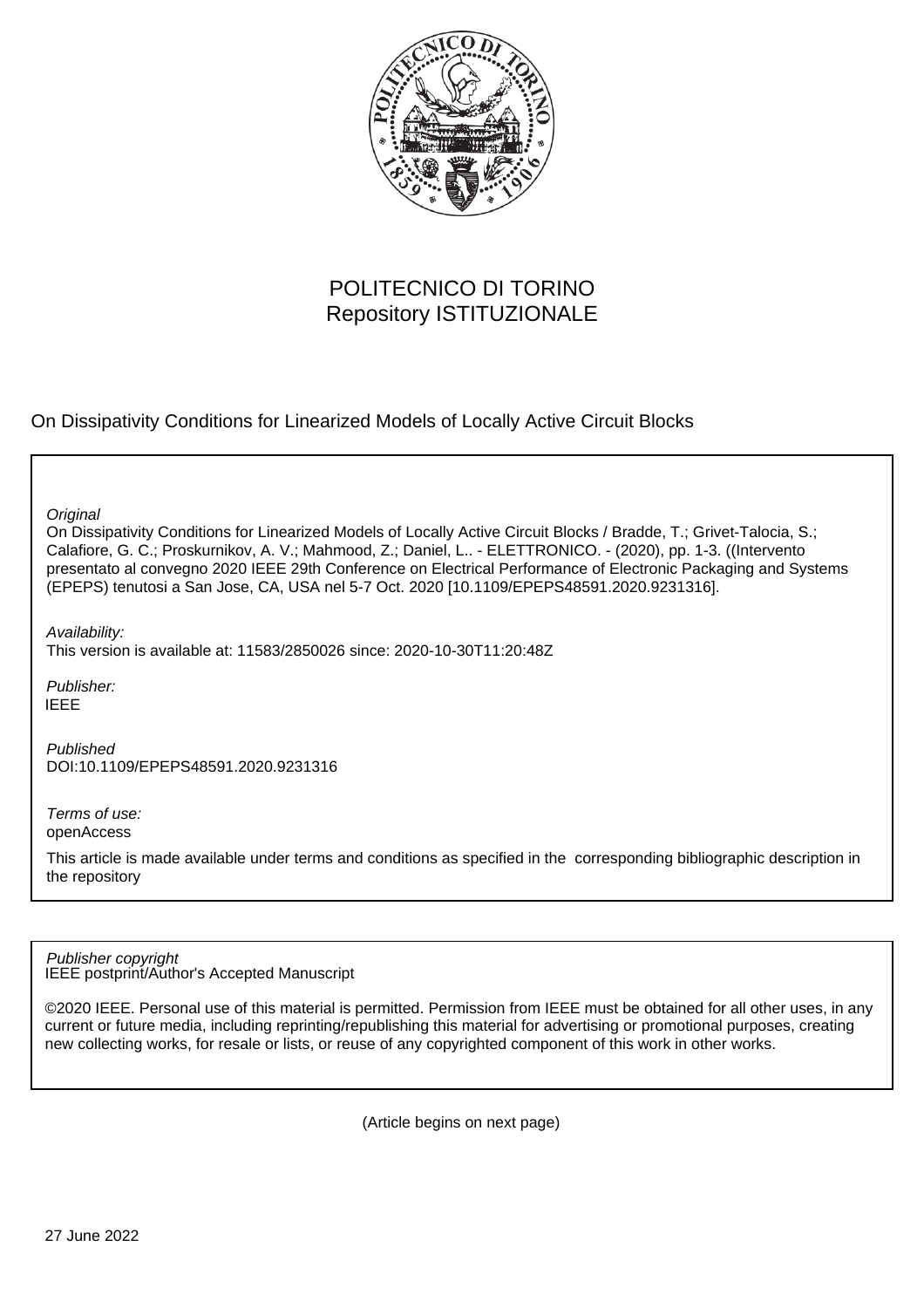# On Dissipativity Conditions for Linearized Models of Locally Active Circuit Blocks

T. Bradde<sup>∗</sup>, S. Grivet-Talocia<sup>∗</sup>, G. C. Calafiore<sup>∗</sup>, A. V. Proskurnikov<sup>∗</sup>, Z. Mahmood<sup>†</sup>, L. Daniel<sup>‡</sup>

<sup>∗</sup> Dept. Electronics and Telecommunications, Politecnico di Torino, Italy

† NanoSemi, Inc., USA

‡ Dept. Electrical Engineering and Computer Science, Massachusetts Institute of Technology, USA

*Abstract*—This paper generalizes the concept of dissipativity of linear models to linearized models of nonlinear circuit blocks that may also include locally active behavior. We show that such models can be guaranteed to behave as dissipative, provided they are subjected to certain bounds on the small-signal input amplitude, and provided that total voltage and current signals (including bias) are considered in the energy balance. Potentially severe incorrect dynamic behaviour can result from the violation of such bounds, as illustrated through a linearized reduced-order model of a low dropout voltage regulator.

## I. INTRODUCTION

Many nonlinear circuit blocks, such as amplifiers or lowdropout voltage regulators, are designed to operate under small-signal conditions at well-defined bias points. In such conditions, linearized small-signal models can safely replace full transistor-level descriptions during system-level verification via numeric simulations. Standard linear Model Order Reduction procedures can be applied to compress such models (while controlling the approximation error), hence enabling drastic reduction in transient simulation runtime. Speedup of up to three orders of magnitude have been reported in [1]–[4].

However, the above numerical simulation flow can be safely adopted only when the amplitude of the small-signal inputs is below a given threshold  $\delta$ , which defines a trust region for accuracy. For larger inputs, the accuracy of the numerical results cannot be guaranteed, mainly due to the linearization error in the small-signal model extraction.

In this work, we consider a second and more subtle limitation arising from energy balance considerations. We show that even if small-signal models behave as locally active (e.g. power amplifiers), they are in fact dissipative when their dynamics are described using total voltages and currents (including bias terms) at all ports (including power supply ports). Such models are henceforth called *affine linearized models*. This is explained by the observation that any circuit block that does not include independent sources is dissipative, since energy is only provided from the external environment through power supply. A locally active behavior arises due to internal energy redistribution from the DC bias to the smallsignal components.

Following the theory in [5], we provide a characterization of the energy behavior of affine linearized models. It is shown that dissipativity holds only when the amplitude of the smallsignal input components is bounded by some threshold  $\gamma$ ,

generally larger than the accuracy threshold  $\delta$ . We refer to this behavior as *Bounded Input Dissipativity (BID)*. For smallsignal inputs larger than  $\gamma$ , dissipativity no longer holds. In such case, a linearized model-based simulation may lead to completely wrong results with self-sustained oscillations or exploding signals, due to the ability of the linearized model to provide an indefinite amount of power or energy. Therefore, the qualitative behavior of true transistor-level circuit and its linearized model may be dramatically different when BID does not hold. We illustrate this concept through a simple example of a low dropout voltage regulator, whose linearized model is driven to instability by a small-signal input with an amplitude that violates the limits imposed by proposed BID conditions.

## II. BACKGROUND: AFFINE LINEARIZED MODELS

Let us consider a generic nonlinear dynamic M-port system, driven by inputs  $u \in \mathbb{R}^M$  with resulting outputs  $y \in \mathbb{R}^M$ . Without loss of generality, we consider a voltage-controlled setting, so that  $u$  collects the total port voltages and  $y$  the corresponding port currents. We assume normal sign reference at all ports, so that the instantaneous power entering the M-port is  $p(t) = u(t)^\top y(t)$ .

We assume that the circuit block is biased by an external power supply, set at a stable operating point. The corresponding DC values of input and output are denoted as  $U_0$  and  $Y_0$ , respectively. Assuming small-signal operation, we split total voltages and currents as

$$
u(t) = U_0 + \tilde{u}(t), \quad y(t) = Y_0 + \tilde{y}(t), \tag{1}
$$

where  $\tilde{u}(t)$  and  $\tilde{y}(t)$  are small-signal components. After a linearization process followed by a model order reduction, one obtains the following behavioral state-space representation

$$
\dot{\tilde{x}}(t) = A \tilde{x}(t) + B \tilde{u}(t), \quad \tilde{x}(0) = 0
$$
  

$$
\tilde{y}(t) = C \tilde{x}(t) + D \tilde{u}(t),
$$
 (2)

where the small-signal states  $\tilde{x}(t)$  are induced by the particular algorithm used to derive the model. In this work, we use for instance a data-driven approach [1] where the circuit block is first characterized through its small-signal AC responses via SPICE runs, which are then subjected to a rational approximation based on Vector Fitting [6] followed by a state-space realization [7]. The small-signal transfer function of (2) is

$$
\tilde{H}(s) = D + C(sI - A)^{-1}B.
$$
 (3)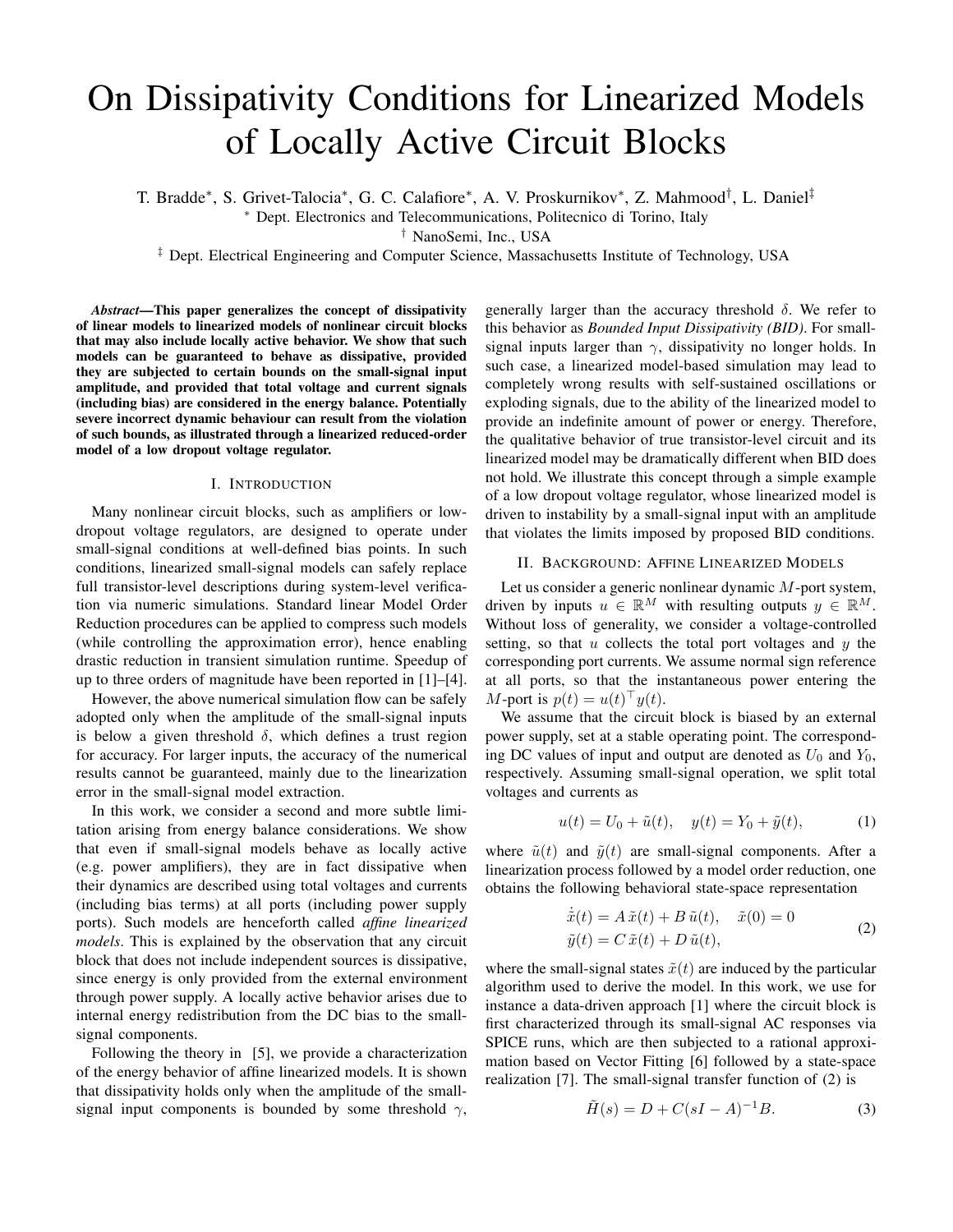Model (2) is intended to replace the complete transistorlevel circuit block in numerical simulations. Therefore, not only the small-signal dynamics, but also the DC bias levels must be correctly included. This is possible by augmenting (2) by an affine term in the output equation

$$
\begin{aligned} \dot{x}(t) &= Ax(t) + Bu(t), & x(0) &= X_0 \\ y(t) &= Cx(t) + Du(t) + Y_C, \end{aligned} \tag{4}
$$

where

$$
Y_C = Y_0 - (CX_0 + DU_0)
$$
 and  $X_0 = -A^{-1}BU_0$ . (5)

We call (4) the *affine linearized model*. Unlike system (2), this model operates on total voltages and currents, with the initial condition  $x(0)$  defined by the operating point through (5). This is the standard setting employed in all circuit simulation environments, in particular SPICE.

## III. BOUNDED INPUT DISSIPATIVITY

The total input power flow into model (4) is

$$
p(t) = u(t)^{\top} y(t) = (U_0 + \tilde{u}(t))^{\top} (Y_0 + \tilde{y}(t)),
$$
 (6)

where the DC power component is  $P_0 = U_0^{\top} Y_0$ . For all cases of practical interest  $P_0 > 0$ , so that the model receives DC power from its environment when small-signals are zero.

The pure small-signal model (2) may be locally active, so that the transfer function (3) is *not* Positive Real (this is the case, e.g., for power amplifier circuits). It is then conceivable that the small-signal component of the power is  $\tilde{p}(t) = \tilde{u}(t)^\top \tilde{y}(t) < 0$ , as an indication of being locally active. Increasing the amplitude of  $\tilde{u}$  leads to a (quadratic) increase of the small-signal power. Therefore, it is to be expected that the full model (4) based on total signals ( $DC + small$  signals) exhibits a transition in behaviour from dissipative when small signals are turned off, to non-dissipative when small-signals exceed an amplitude bound  $\gamma$ . This is precisely the concept of *Bounded Input Dissipativity* that we discuss in this work.

The BID characterization requires a number of technical arguments [5], we recall here only the main points in view of the illustrative example of Sec. IV. Model (4) is *dissipative* according to the classical definition [8] if there exists a storage function of the state  $E(x) \geq 0$  (here assumed differentiable for simplicity) such that for each solution of (4) one has

$$
\frac{d}{dt}E(x(t)) \le p(t) \quad \forall t \ge 0.
$$
\n(7)

Equivalently, the rate of increase of stored energy cannot exceed the total power received from the environment.

Let us consider the class of one-sided input signals with bounded amplitude and superimposed bias,

$$
u(t) = U_0 + \tilde{u}(t), \quad \|\tilde{u}(t)\|_2 \le \gamma \quad \forall t, \quad \tilde{u}(t) \equiv 0 \quad \forall t \le 0. \tag{8}
$$

Subject to such inputs, the states  $x$  of (4) are driven by the system dynamics within a region that is usually denoted as *reachability set*  $R_{\gamma}$ , so that  $x(t) \in R_{\gamma}$  for all  $t \geq 0$ . It can be shown that this set can be expressed as  $R_{\gamma} = X_0 + R_{\gamma}^0$ , where  $R_{\gamma}^{0}$  is the reachability set of the small-signal model (2) subject to small-signal inputs  $\tilde{u}$ . To enable further derivations, this set is here overbounded by an ellipsoid  $R^0_\gamma \subseteq \{ \tilde{x} : \tilde{x}^\top W \tilde{x} \leq \gamma^2 \},$ with matrix  $W \succ 0$  determined below.

In order to check dissipativity when inputs are restricted through (8), it is sufficient to produce a storage function  $E(x)$ in the domain  $R_{\gamma}$  and enforce (7). Inspired by the linearity of (4) (see also [5]) we consider as possible candidates, quadratic storage functions

$$
E(x) = \frac{1}{2}x^{\top}Px + q^{\top}x \tag{9}
$$

where  $P = P<sup>T</sup>$  is a symmetric matrix (not necessarily sign definite), and  $q$  is a vector. This choice enables a direct and convenient algebraic characterization of BID conditions, generalizing the celebrated Kalman-Yakubovich-Popov (KYP) Lemma [9]–[11]. Our main result is expressed as the following

*Theorem 1:* [5] The affine linearized system (4) is BID with input amplitude level  $\gamma > 0$ , if a matrix P and a vector q exist such that the following inequality holds

$$
\tilde{z}^{\top} \Sigma_0(P) \tilde{z} + 2\theta_0(P, q)^{\top} \tilde{z} + \phi_0 \le 0,
$$
  

$$
\forall \tilde{x}, \tilde{u} : \tilde{x}^{\top} W \tilde{x} \le \gamma^2, \tilde{u}^{\top} \tilde{u} \le \gamma^2
$$
 (10)

where

$$
\Sigma_0 = \begin{bmatrix} A^\top P + PA & PB - C^\top \\ B^\top P - C & -D - D^\top \end{bmatrix}, \quad \tilde{z} = \begin{bmatrix} \tilde{x} \\ \tilde{u} \end{bmatrix}
$$

$$
\theta_0 = \begin{bmatrix} A^\top (PX_0 + q) - C^\top U_0 \\ B^\top (PX_0 + q) - D^\top U_0 - Y_0 \end{bmatrix},
$$

$$
\phi_0 = -2U_0^\top Y_0,
$$
 (11)

and  $W \succ 0$  is a matrix that obeys the matrix inequality for some scalar  $\alpha \geq 0$ ,

$$
\left[\begin{array}{cc} A^{\top}W + WA + \alpha W & WB \\ B^{\top}W & -\alpha I \end{array}\right] \preceq 0. \tag{12}
$$

We remark that setting  $U_0 = 0$  and  $q = 0$  reduces (10) to the standard KYP Lemma, which deals with  $\gamma = \infty$ , i.e. the standard notion of dissipativity for linear systems. The advocated generalization includes additional non-homogeneous terms that represent the DC power contribution (term  $\phi_0$ ) and the coupling between DC and AC powers (term  $\theta_0$ ).

Theorem 1 provides purely algebraic conditions expressed in terms of Linear and Bilinear Matrix Inequalities, whose verification can be performed through dedicated solvers. Three different algorithms are presented and discussed in [5]. In practice, one can first fix a value for  $\gamma$  and then verify whether the conditions in Theorem 1 are feasible for that value. An iterative search on  $\gamma$  can then be performed to find the largest  $\gamma_{\text{max}}$  for which BID can be established. When exceeding this amplitude, the system may not behave as dissipative and numerical simulation issues could very easily be expected. An illustrative example follows.

#### IV. AN EXAMPLE

We consider a basic system simulation involving a Low Drop-Out (LDO) regulator circuit based on the design presented in [12] and implemented in a 40 nm CMOS process. A